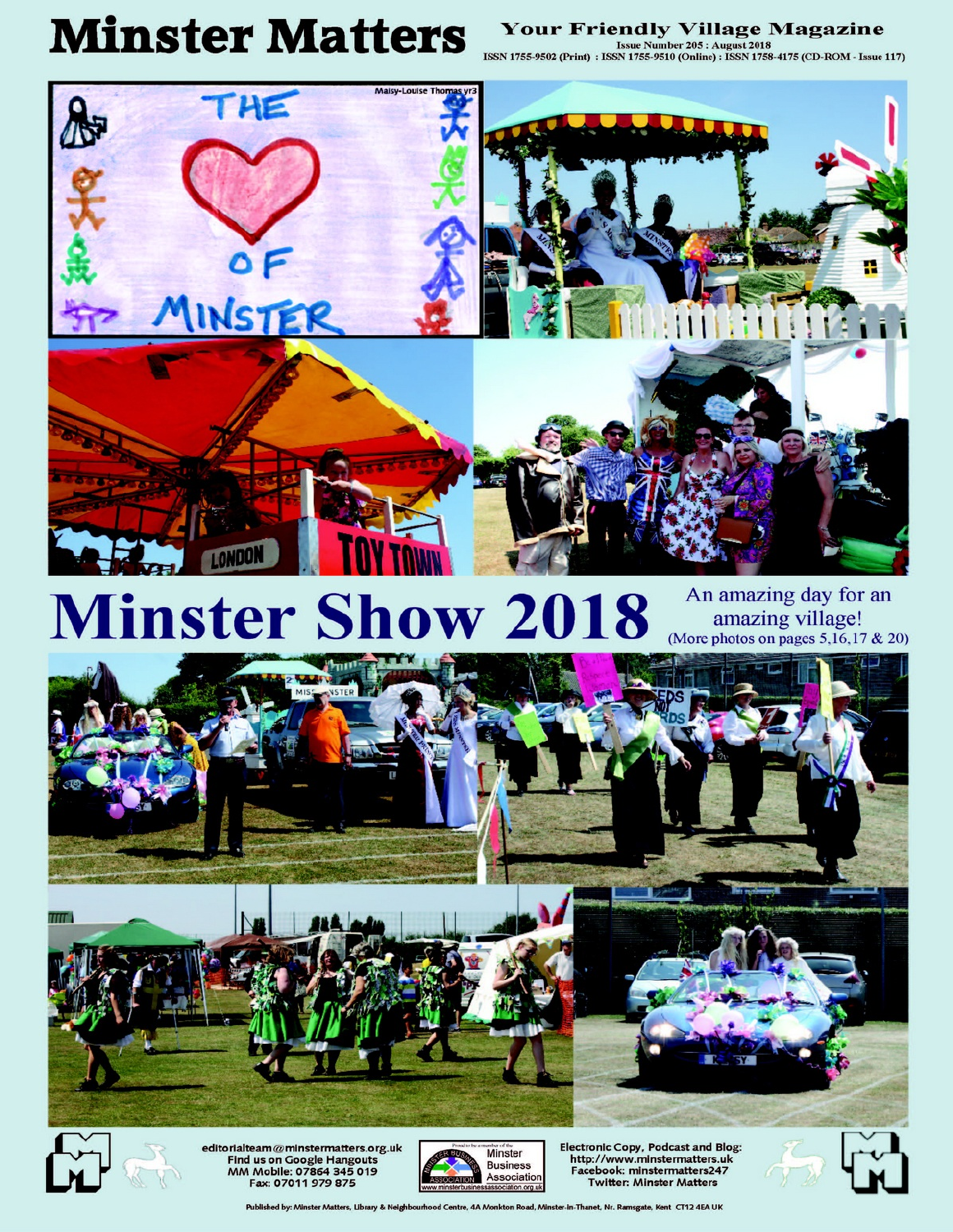# **WELCOME TO THE AUGUST 2018 ISSUE OF MINSTER MATTERS**

The Editors accept all advertisements, articles and notices in good faith and actively encourage the support of the local traders and services. However, we cannot be held responsible for the quality of goods or services offered.

Please mention the magazine when replying to advertisers.

The magazine and CD are published eleven times a year, at the beginning of each month,

from February to December, inclusive.

Views expressed herein are strictly those of their author and do not necessarily agree with

those of the Editor and/or the editorial team.

**Subscriptions** 

Copies of the Magazine or CD are now available on subscription to all nonresidents, worldwide.

Payments are in advance

To a UK postal address :-

Magazine Single Issue £2.40 : CD £2.20

Annually: (11 issues) Magazine £24.00 : CD £22.00

Costs to an overseas address are available on request, and we will be pleased to quote for

this service.

1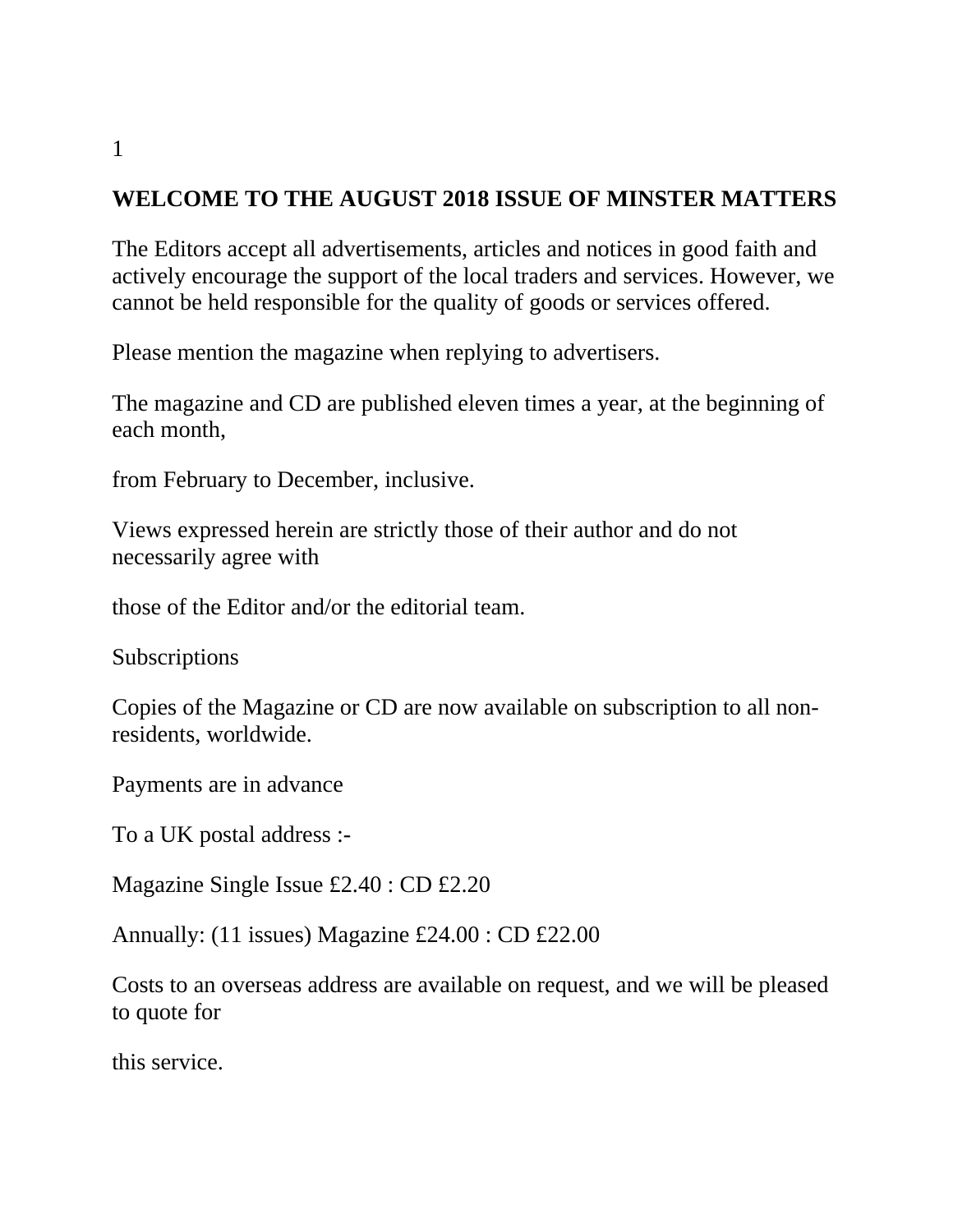#### **MINSTER PARISH COUNCIL**

The next Parish Council meeting will be held on:

Tuesday 4 September @ 7pm in the Neighbourhood Centre (There is no Meeting in

August)

Members of the public are welcome to attend and can arrange to speak to the Council

through the Clerk or by requesting the Chairman before the start of the meeting. There is

also a 15-minute period allowed at the end of the formal business to take questions from

the public. Copies of the Agenda are available from the Clerk or the Parish Council website

and are posted both in the Library and on the Parish Noticeboard in Norton Drive.

Clerk to the Council is Mrs Kyla Lamb and the Assistant Clerk is Clare Wilsdon.

The Council Office, above the library, is normally open from:-

9.30am – 3pm weekdays; however due to commitments that require staff leaving the

office it is better to ring first to ensure the office is manned.

Telephone: 821 339 fax: 825 869

Email: clerk@minsterparishcouncil.org.uk

Parish Council Minutes are available on their website at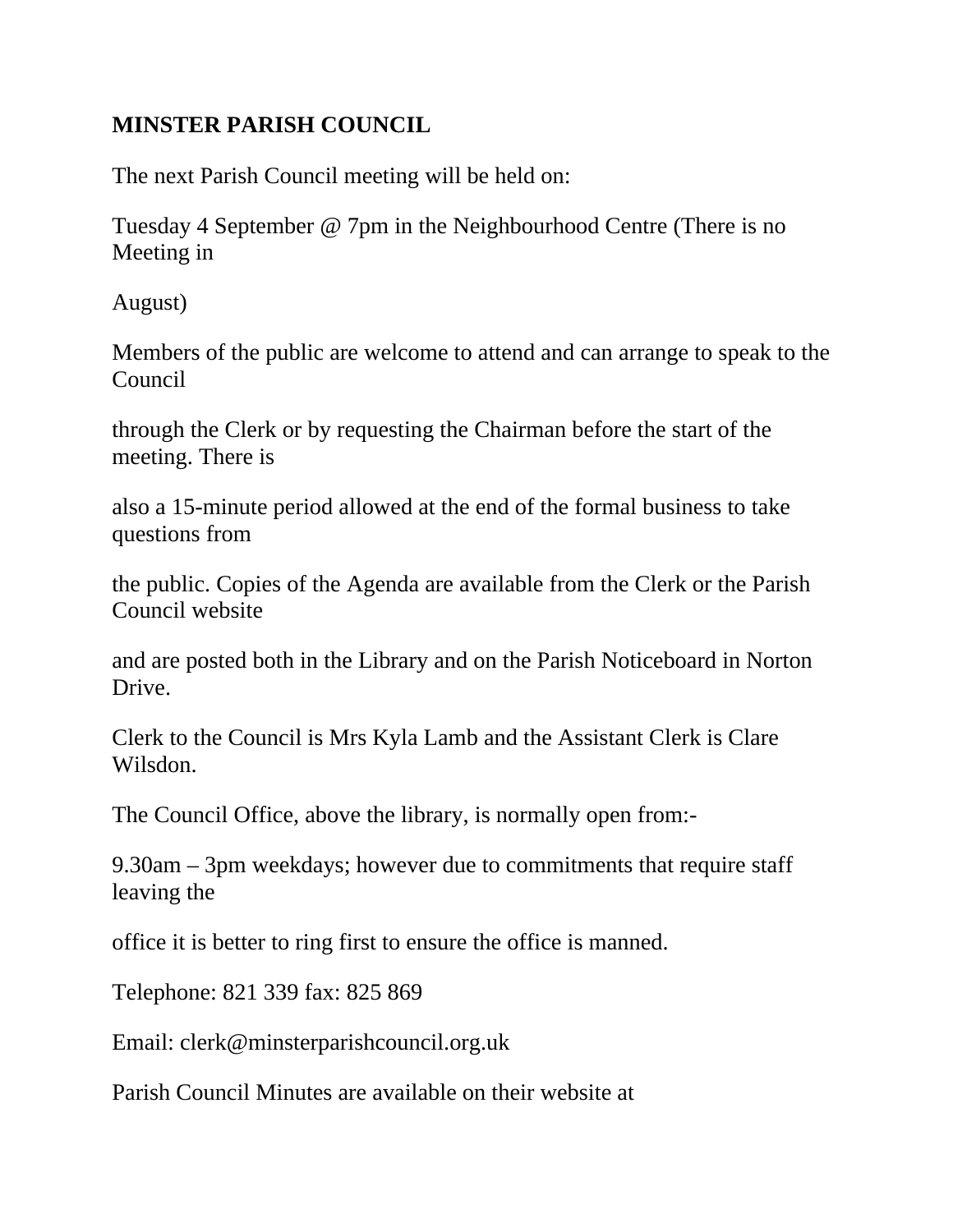2

#### **MINSTER POPPY DECORATIONS TO RECOGNISE THE 100 YEARS ANNIVERSARY OF**

#### **THE END OF WW1 ON 11 NOVEMBER 2018**

People of the village have been knitting, crocheting and sewing poppies for the last 18

months and we now have nearly 15,000 in storage. Others who have not been able to

do this have donated wool and cash to help the project along. It is now time to make a

start in putting the decorations together.

The Royal British Legion Club in Augustine Road, have agreed to allow us to use their

premises to do this. We will be making a start on Thursday 2 August at 2pm. and will

continue to do so on every Thursday until we have finished.

Everyone is welcome to help. If you can tie a knot or thread a wool needle then you can

help. This is not only for ladies, men are welcome to. Please bring your own wool needle

if you have one.

If you have any questions then please contact Barbara on 07874 214 279.

# **MINSTER POLICE SURGERY**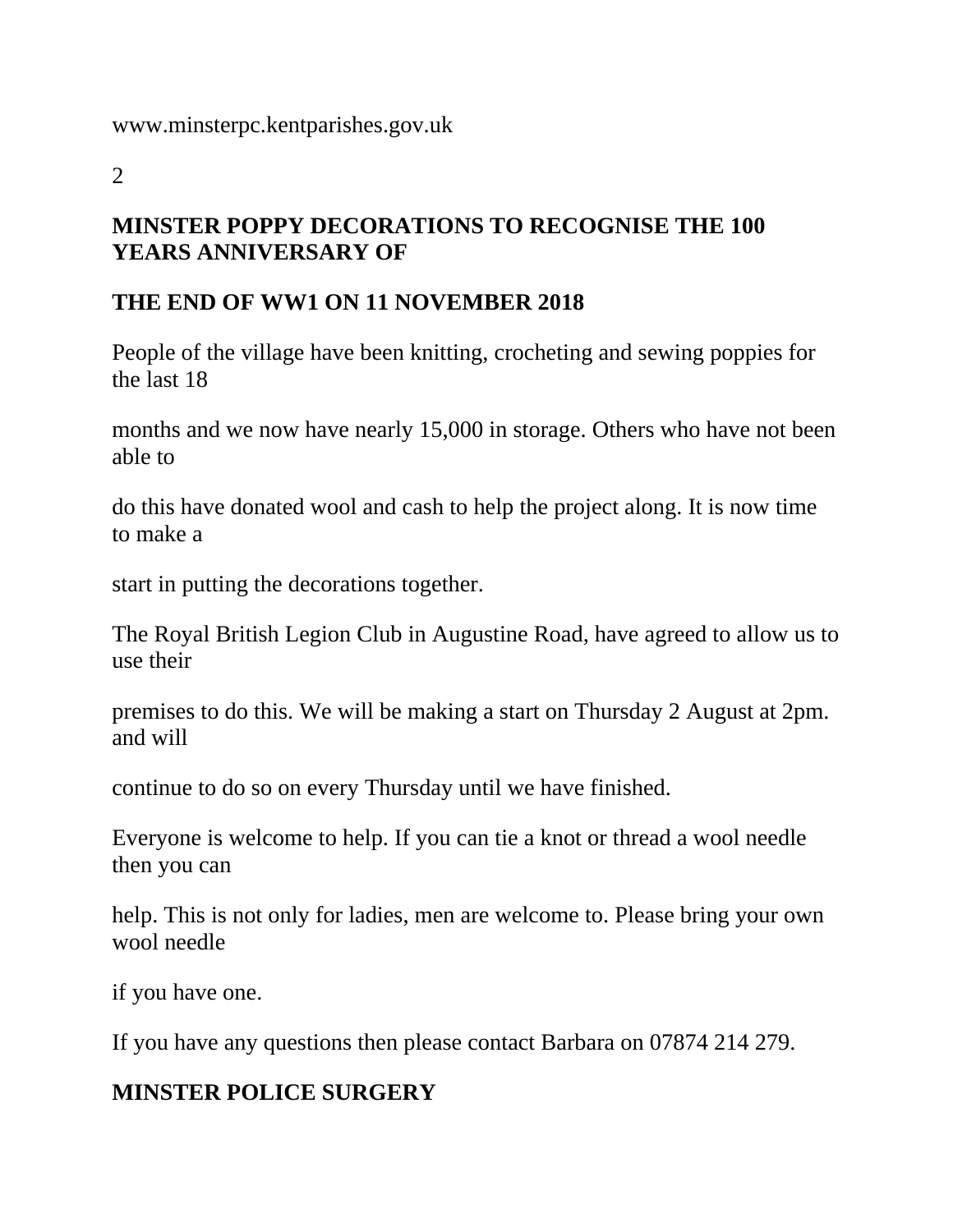PCSO Adrian Butterworth will be holding a surgery in Minster Library on the first Thursday

of each month from 2pm to 3pm

The surgery gives you a chance to raise local issues. Adrian will see people individually on a first come first served basis. If it's not possible to see everyone during surgery hours he will take your contact details and get in touch with you later.

Please note: Surgeries can be cancelled at short notice due to operational commitments.

KEEPING YOU SAFE

This month I want to talk about burglary again. During the hot weather when you are out

the burglars are out as well.

Burglars are often opportunists who will target an open window, an unlocked door or valuables on display if they think they can get away with it.

Most burglaries happen on weekdays, in daylight, when you're more likely to be out.

Simple things you can do to prevent becoming a victim are: keep keys, cash and expensive

items out of view. Use timer switches on lights and radios to make your house look occupied.

Keep all doors and windows locked and secure boundary gates. Lock away bikes and tools

and garden items that may be used to break into your home.

You should also photograph expensive items for reference when you need to report an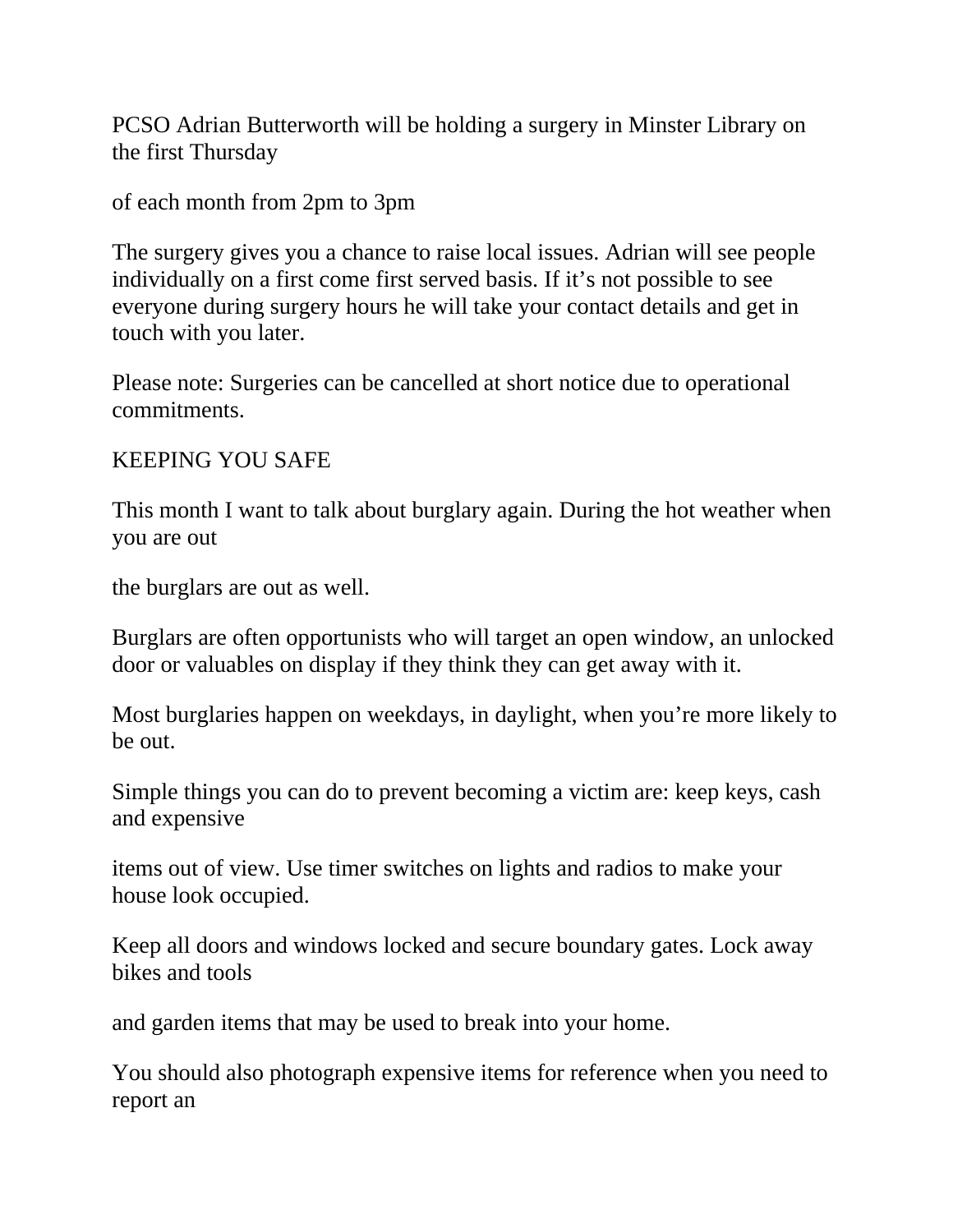incident and where possible security mark items that can be marked with your postcode

and house number. Keep expensive jewellery locked away in a safe or strong box.

If you notice anyone acting suspiciously contact the police on 999 or 101.

For further advice and guidance ask to speak to your PCSO.

3

# **MOBILITY SCOOTERS AND WHEELCHAIRS**

Minster Matters has a small number of mobility scooters and wheelchairs that are available

for short term loan to residents and members of their families.

Please ring Ray on 07864 345 019 or email rayowen@gmail.com if you would like to

borrow one of these at any time.

#### **THANK YOU**

Jenny and I would like to say a very big thank you to everyone who has either spoken to

us or sent us cards since reading of Zac's passing. We even had a card from a very kind

lady in Broadstairs, whom we would also like to take this opportunity to thank, she tells us the she collects her copy from the Visitor Information Centre. Ray (co-editor)

# **OBITUARY**

Elizabeth Hubbard (Former Head of Minster Primary School)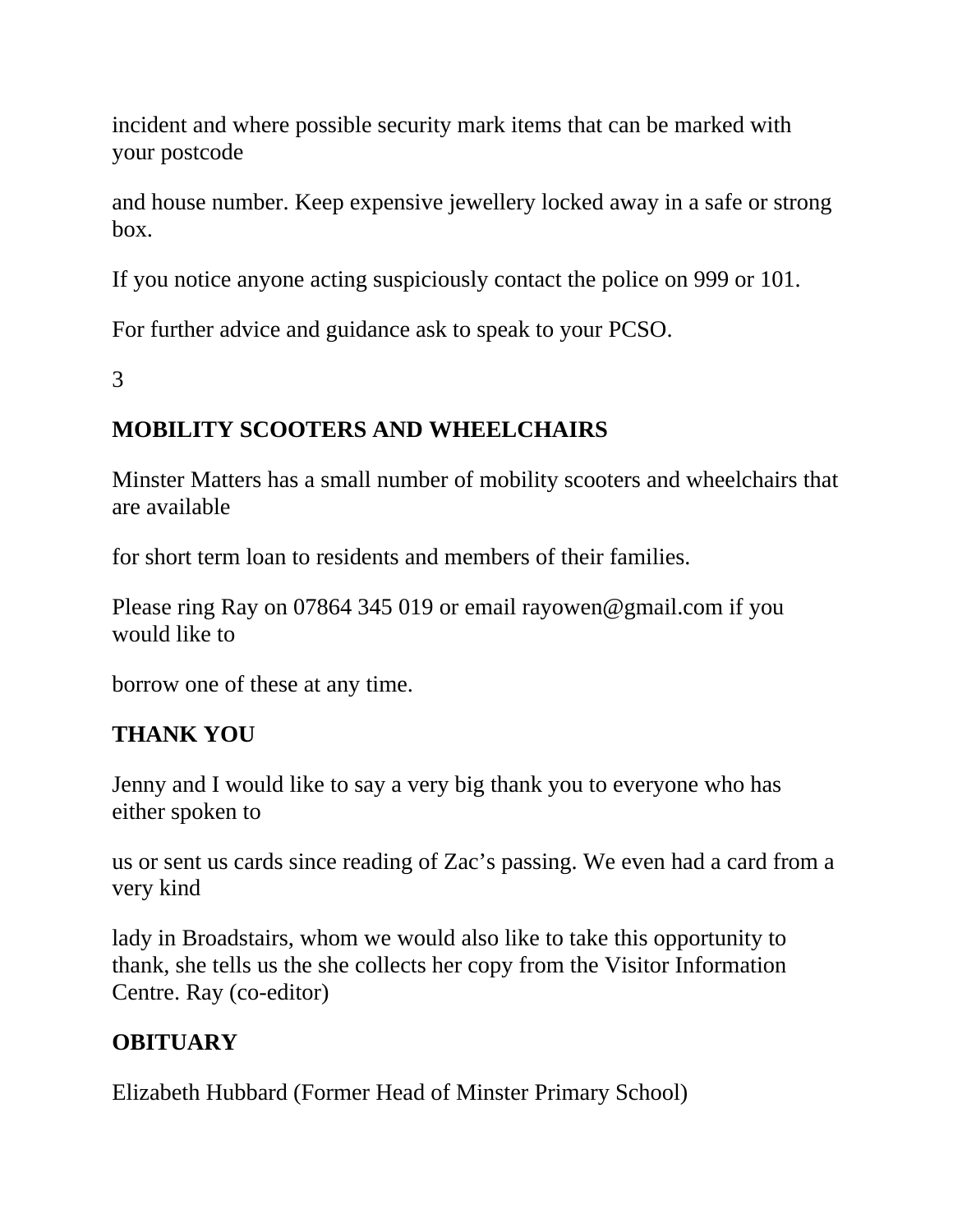Liz Hubbard passed away peacefully on Saturday 7 July at her home in Canterbury.

She was an inspirational headteacher, always encouraging those who struggled and

particularly caring of 'naughty boys' – challenging their energies to good use!

Her love of literature and music shone through all her teaching and many will remember

her unselfish caring and commitment to education, not only of the individual child but her

love and concern for the whole family.

Our thoughts and prayers are with her three children and grandchildren.

#### **GOLD RING FOUND**

On my way to work one morning I found what I believe to be a woman's wedding band

near Manston Park (Spitifire Way/Columbus Ave area).

From walking to work I know that Manston Park is a pleasant dog walkers spot and wondered if it might belong to someone in the village?

If you believe this to be yours please contact Sinead Stoddart – 07854 015 083 with a

description of the item.

#### **MINSTER PLAYHOUSE PROMPT CORNER**

#### **Wine and Wisdom in support of the Charity Porchlight**

Thanks to all who supported our Wine and Wisdom evening on behalf of our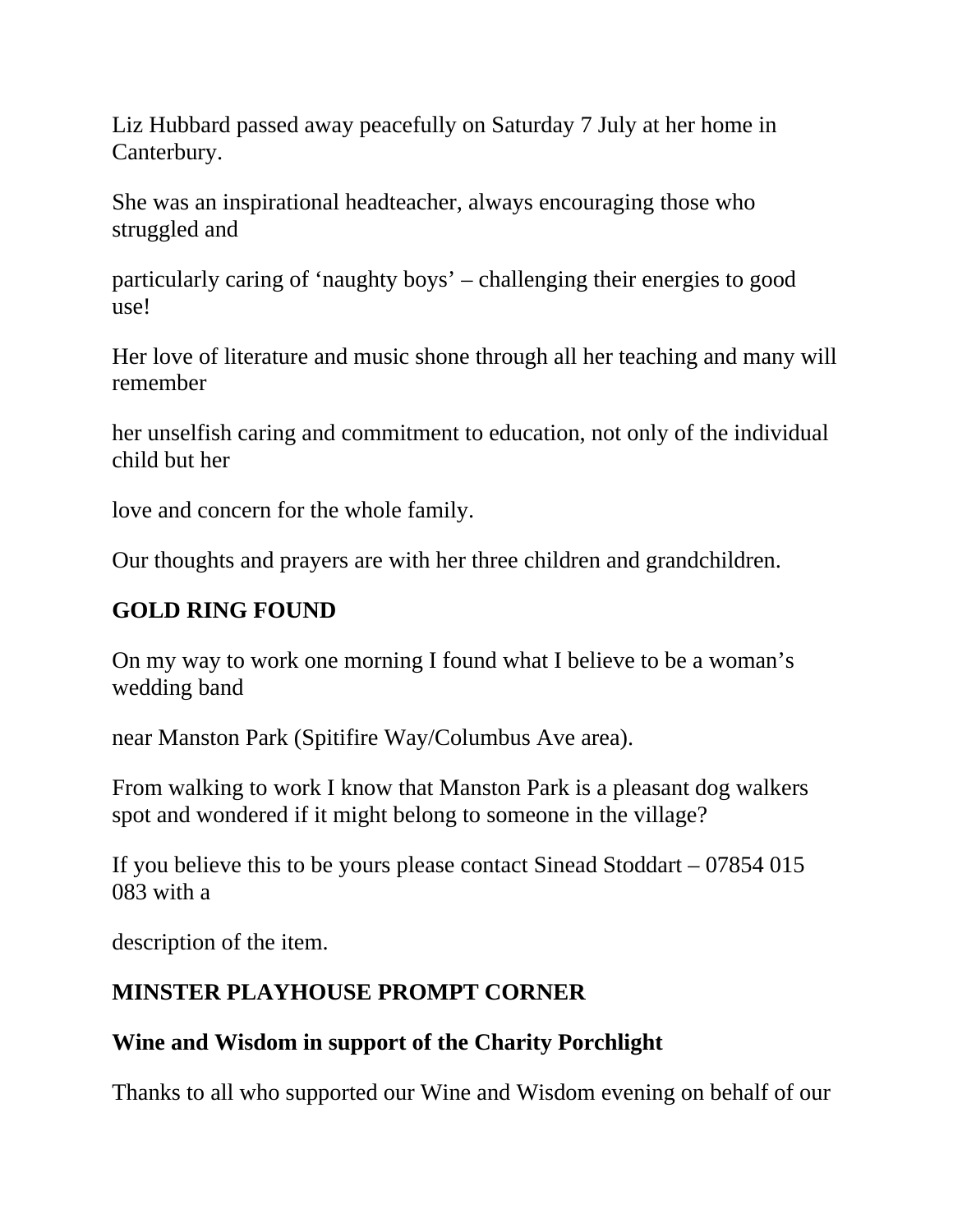charity for

this year, Porchlight, which was a great success and another very happy evening.

Our autumn play 2018 is progressing well – more news on that next month.

Visit our website at www.minsterplayhouse.co.uk

4

# **QUILT EXHIBITION**

Have you ever seen 'bopping in the aisles' at a quilt show? We have! At our own little

Festival of Quilts

The Thanet Quilters Exhibition at Minster Village Hall on 30 June and 1 July received hundreds of visitors from as far afield as Oxfordshire to see the wonderful array of quilts

of every colour and style; a truly fabulous collection showcasing the huge talent of our

members.

The journal quilts were seaside-themed to reflect the support for our chosen charity (Margate RNLI). Our judge, Jan Bevan, had the unenviable task of choosing the winner.

Our congratulations go to Diana Ansell as the winner in this section.

Our visitors were given the opportunity to vote for both Best Independent Quilt and Best

Group Quilt. We are thrilled to announce Beryl Bradley as Winner of Best Independent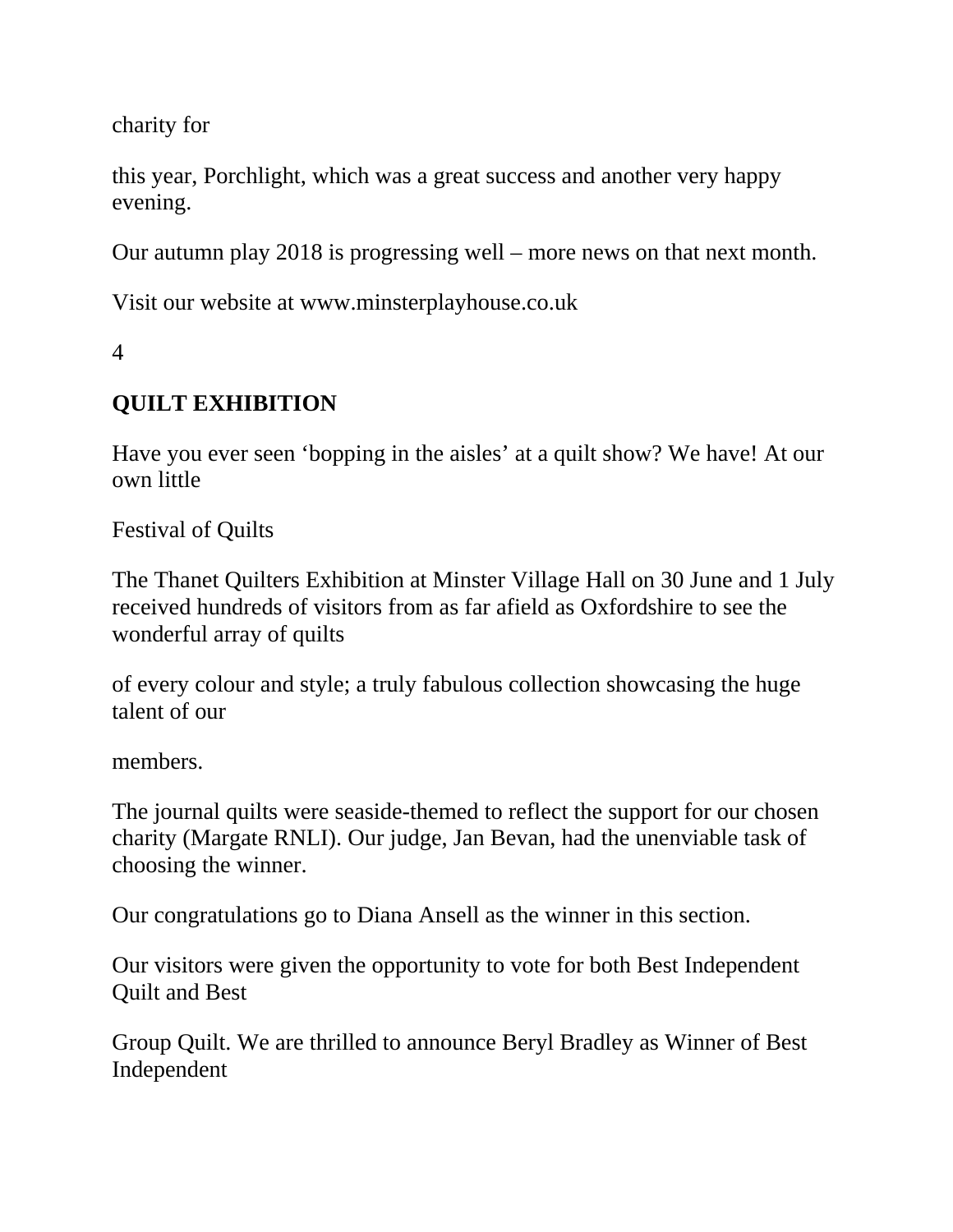Quilt with her Africa Quilt.

No quilt show can take place without a fantastic team and our thanks go to meeters and

greeters, buskers and bakers, tea makers and traders and the dedicated Committee team

who did a fabulous job in achieving such a brilliant show.

Particular thanks to Paul and Sally Willins and Eric James for their help over the weekend

and of course to Carol, whose drive and determination made it all happen.

For more information regarding meeting dates (we welcome independent guests to our

meetings) or how to start quilting please see our website: www.thanetquilters.weebly.com

# **MINSTER W.I.**

Minster WI members were very interested to hear from nurse Vicky about the extra care

and support given to Dementia patients when they have to be admitted to hospital for

other health concerns. They are identified with a forget-me-not above their beds so that

staff can easily see that they may need extra understanding. Decor is often arranged to

make the surroundings less ward-like, and a room is set aside to be used as a lunch club

venue. Some are able to have i-pads to watch old television programmes or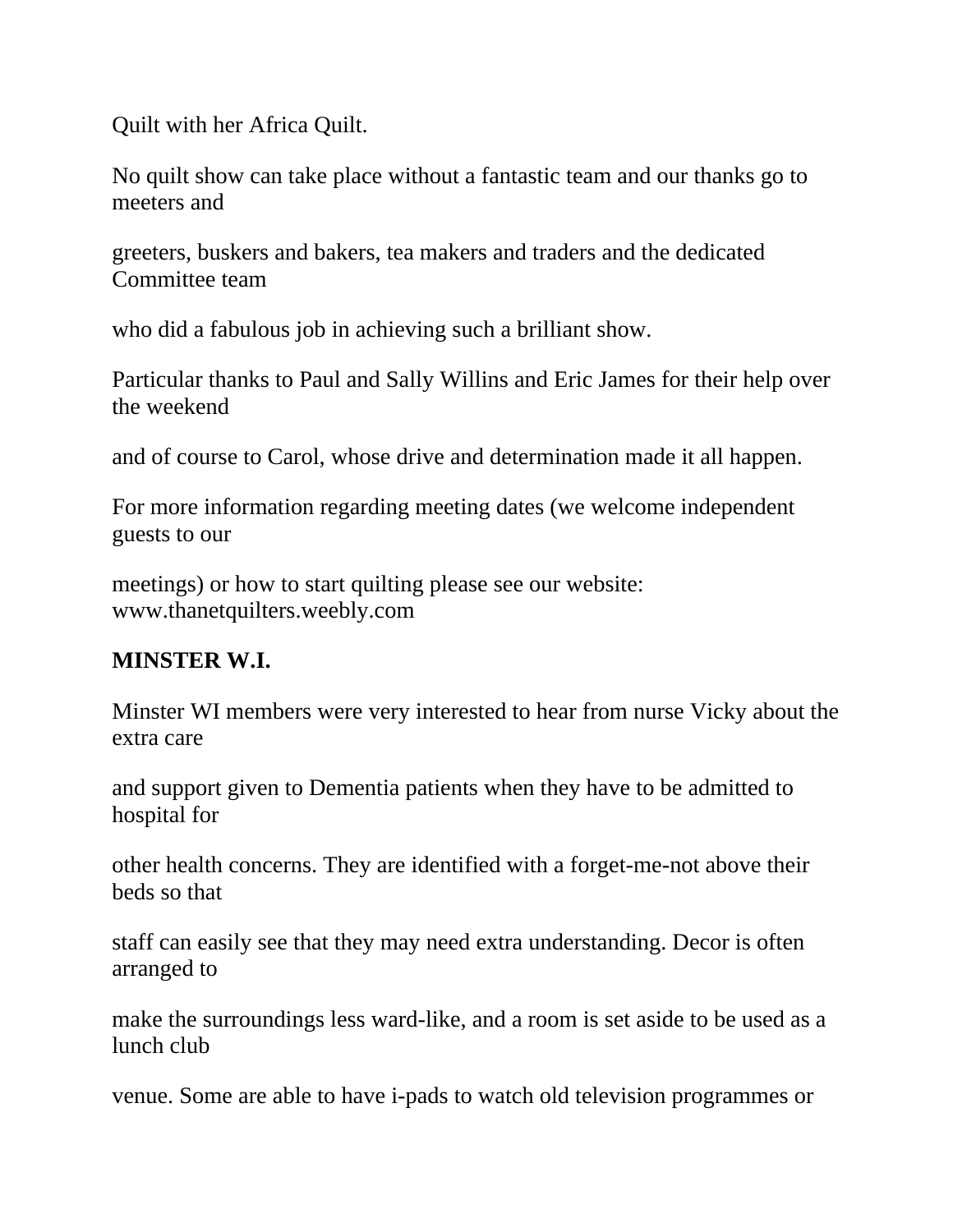films to help

stimulate memories. Regular carers and family members can spend more time with them.

Members had already voted to support the local hospital's Dementia Support Appeal and

had raised money by selling donated plants and holding a coffee morning. With donations

made by members at the meeting the total collected amounted to £186. 96. **Members** 

also voted unanimously to give the profits from their forthcoming Teddy and Toy tombola

stall at the Minster show to the appeal, with a request that the money raised should be

used for the benefit of patients at QEQM hospital.

We have also enjoyed a very special strawberry tea this month, and although there will be

no regular meeting in August, we have planned a Bat and Trap evening followed by a fish

and chip supper on Tuesday 21 August.

Visit our website at: [www.minsterwi.org.uk](http://www.minsterwi.org.uk/)

#### **MINSTER ARMBOUTS CAPPEL TWINNING ASSOCIATION**

Several things to report this month.

On Sunday 24 June two of our members together with Miss Minster and her

<sup>5</sup>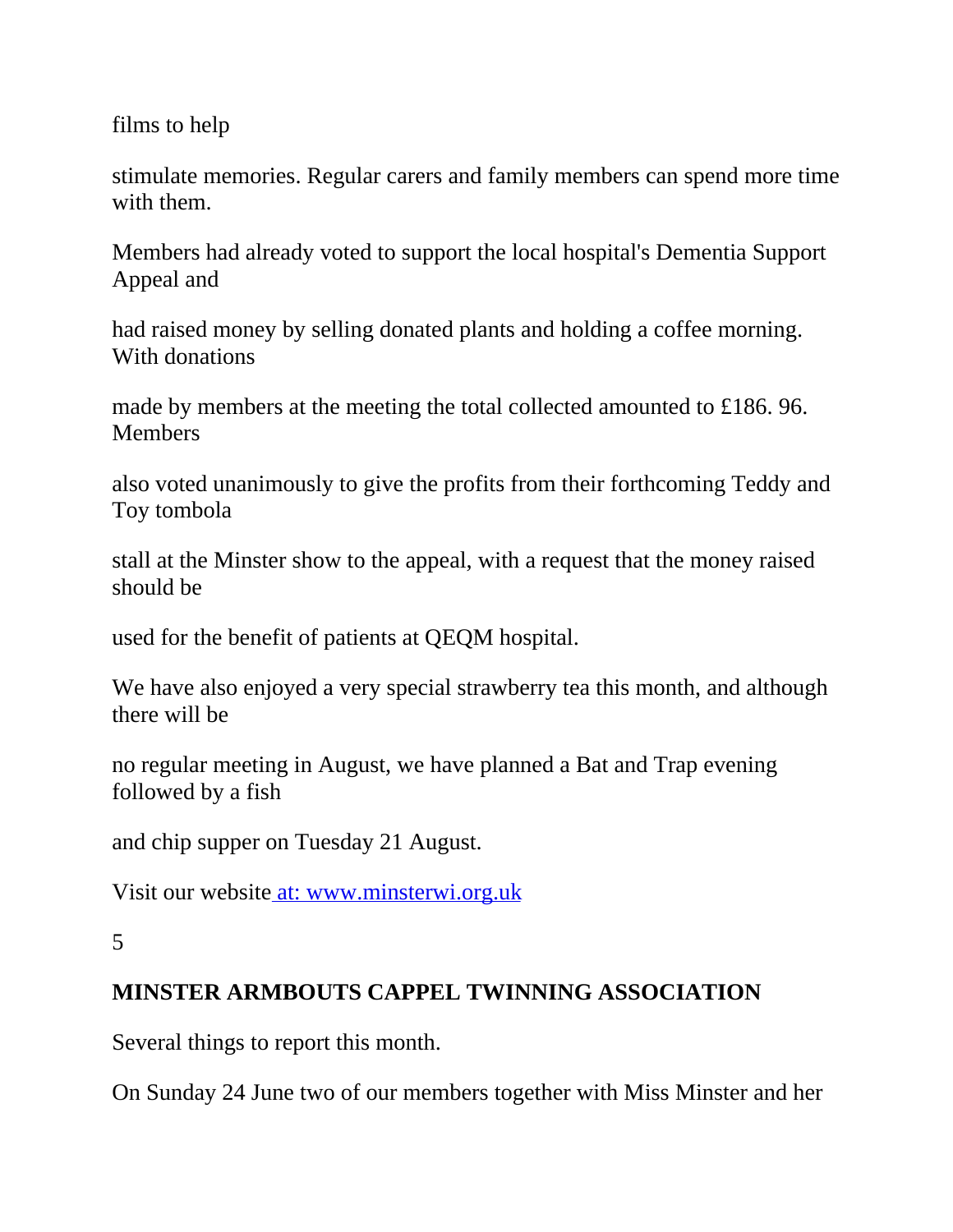**Princesses** 

went across to Armbouts-Cappel to attend their annual Ducasse (Village Fair).

After a very early start due to a ferry cancellation they arrived to join and lead the parade around the village. Usually the whole village turns out to watch or participate after which

they all retire to the village hall and enjoy a meal and a few drinks. This year they cooked a massive pan of paella which I am reliably informed was very tasty. The afternoon carried

on with entertainment and karaoke.

On Saturday 7 July we took the two giants, Belle and St Mildred, to Canterbury to attend

their annual Medieval Pageant, where they re-enacted King Henry II' walk through the

town in sack cloth and ashes as penance for the killing of Archbishop Thomas Becket.

The Pageant organisers heard that we held the two giants in the village and asked us along

to join three others giants in the parade.

The giants looked a spectacular sight, with four of them nearly five metres high. We pushed

them around the town along with several hundred other participants including knights on

horse-back, several bands and many local school children in medieval dress with banners

and flags.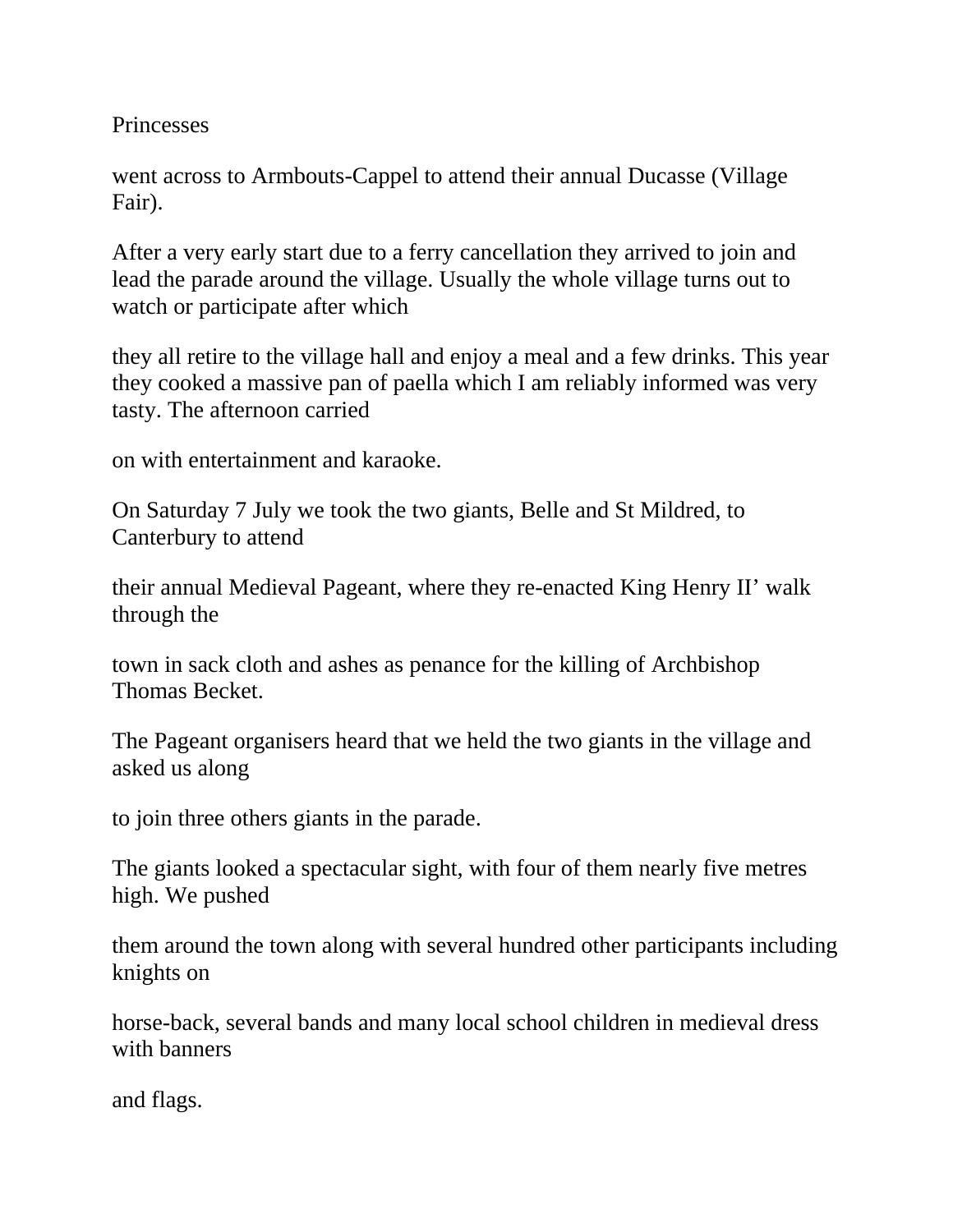As the temperature soared to nearly 30 degrees the seven of us who went, although very

hot and tired, made it through a very enjoyable and different day.

Unfortunately, we had to cancel the Bingo Night on Saturday 14 July due to a lack of

advance bookings, mainly due we believe to the hot weather and the football World Cup

that was gripping the Nation at the time. However, all you Bingo fans, don't despair as we

are planning another night later in the year details to follow.

Don't forget to put these two dates in your diary:

# **Friday 7 September Quiz Night at the Royal British Legion.**

Apart from a great fun night there is also a fabulous buffet.

#### **Saturday 6 October Race Night.**

Again, a great fun evening plus a three-course meal included for the unbelievable price of

£15 per person. Menu choices and booking forms are available now at the Royal British

Legion and with places limited you need to book now.

If you haven't been to one of our fun events before book one now, you won't be disappointed, so look out for our posters for booking details.

# **MINSTER ART & CRAFT GROUP**

We meet at the Old Schools every Monday morning from 9.00am to 12.30pm.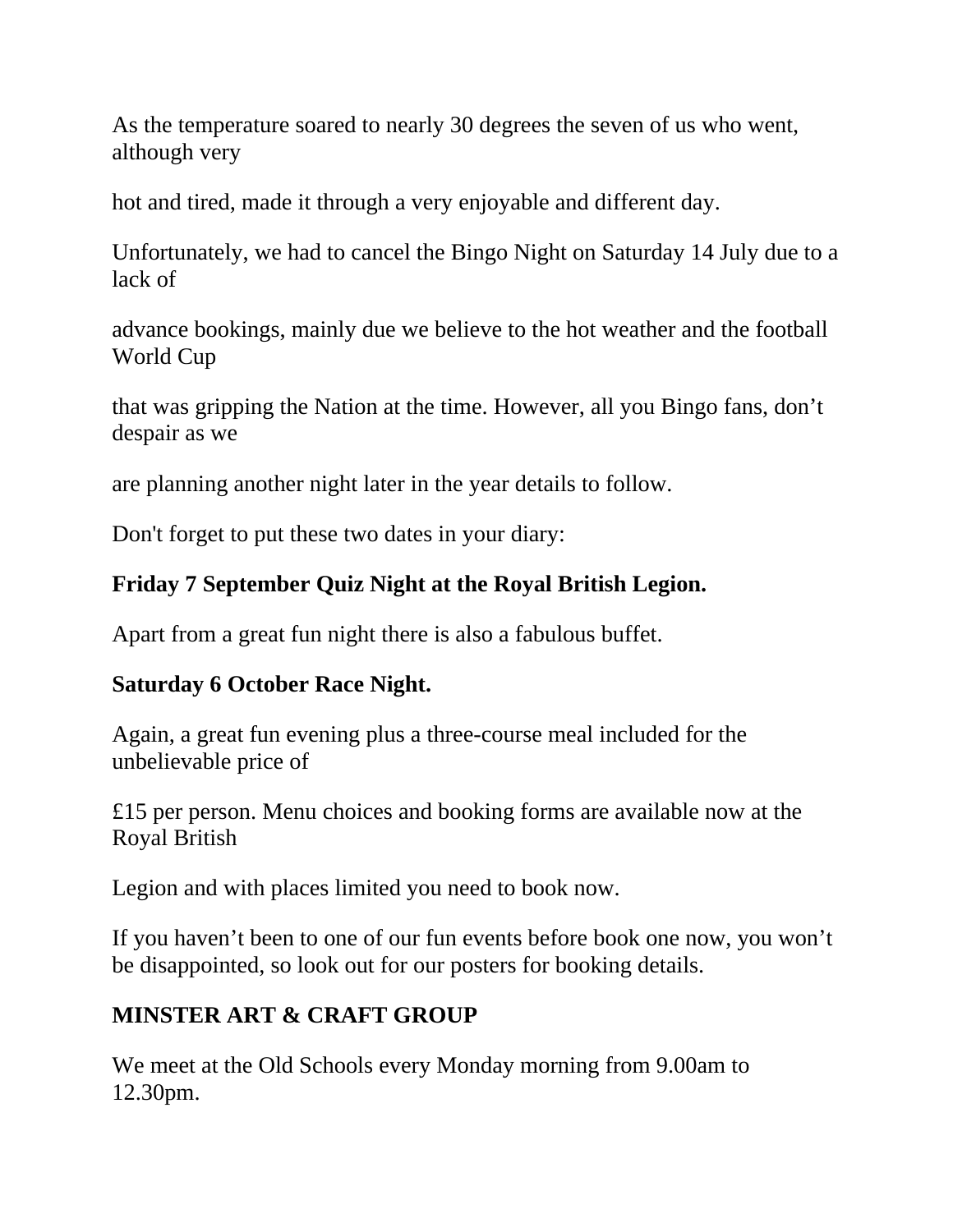We are a friendly and sociable non-teaching group ranging from artists to all types of crafters, all of whom are ready to give help and advice if requested. The charge per week

is £2.00 to cover the hall and includes refreshments. You are welcome to come along for a

free morning session to see what we are doing.

Any queries - call Ann on 01843 821 152.

6

#### **PATIENT LIAISON GROUP**

C.Q.C. INSPECTION MAY 2018

We are very pleased to announce that following the inspection by the Care Quality Commission on Tuesday 15 May 2018, we have now received the final result and our

overall rating was classified as "Good". The full report can be seen on their web site at

www.cqc.org.uk

#### IT'S HOLIDAY TIME!

Following the beautiful weather, we experienced in June and July, and with the start of the

school holidays, for many of us summer holidays now beckon! So please remember to

order your "Repeat Prescriptions" in good time, and most importantly, check whether your

Annual Review is imminent. Please also remember that our Healthcare Professionals take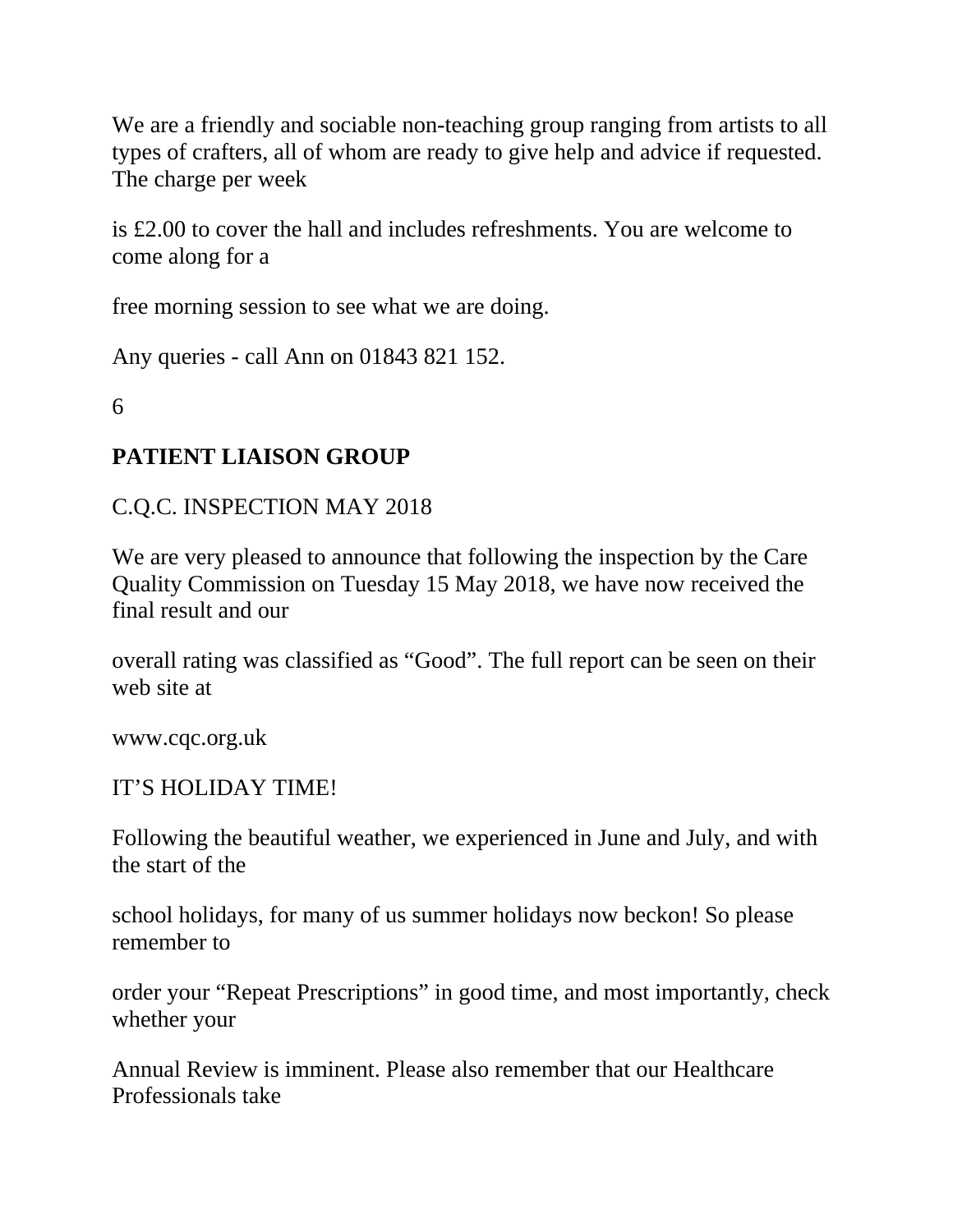their holidays at this time as well and our resources may be slightly stretched, so please

make your appointments in good time and ensure they are used appropriately.

SURGERY CLOSURE DAYS

Please note that the surgery will be closed as follows:

Bank Holidays - Monday 6 and 27 August - closed all day.

Staff Training (from 1pm onwards):

Thursday 27 September and Wednesday 17 October.

Please ensure that you have sufficient medication to last you during these times, and of

course, please don't forget to include all the family who may require repeat prescriptions

and check when their medication review appointment is due. Should you need to see a

doctor when the surgery is closed, please call the NHS 111 Service via the normal surgery

number 821 333 where you will be transferred automatically, or you can call direct on

111 to receive non-urgent confidential health advice and information for you and your

family. For urgent/life threatening cases please dial 999 as normal.

#### ANNUAL CHRISTMAS BAZAAR

Our Christmas Bazaar will be held on Saturday 24 November and tables are now on sale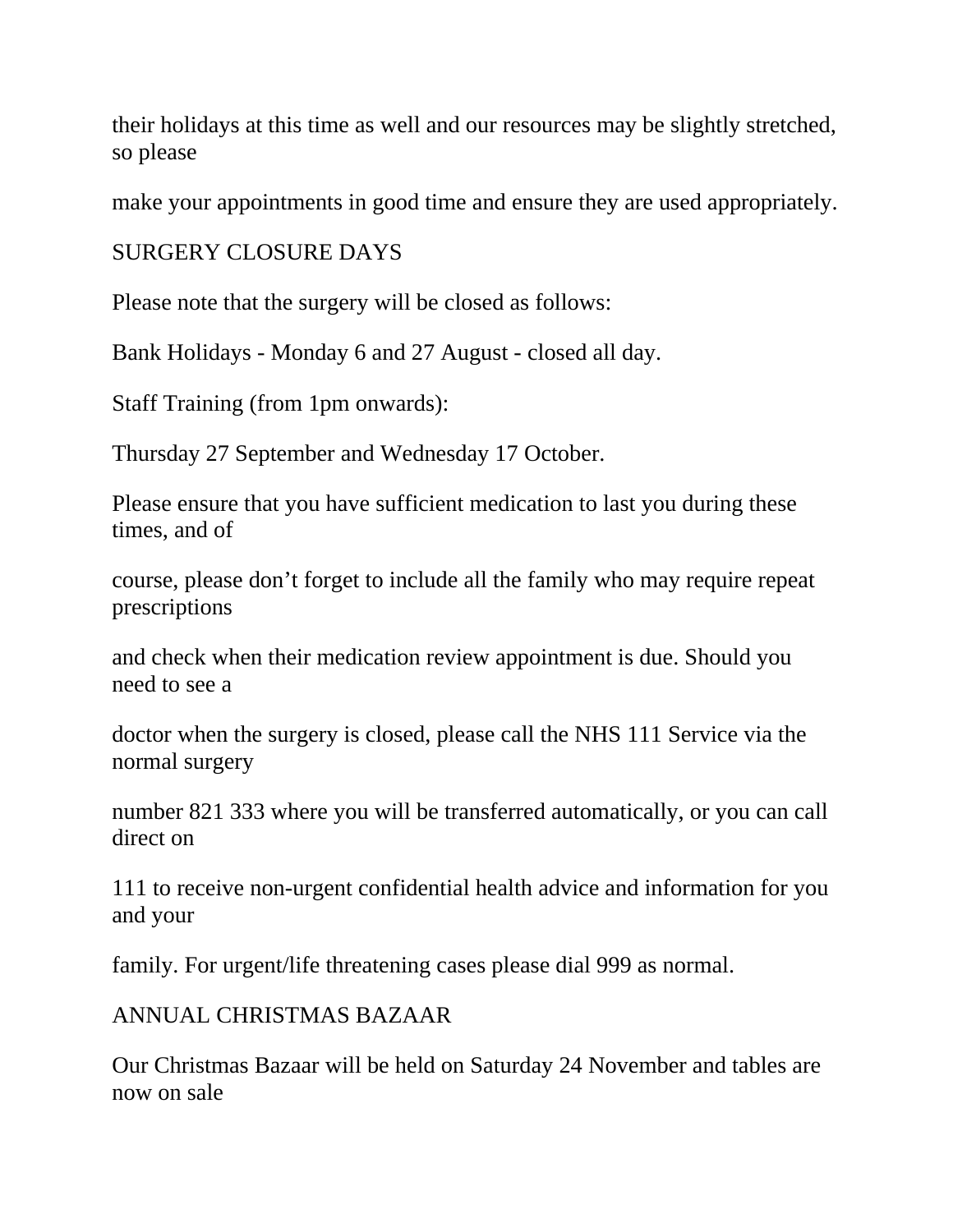and going fast! Can those who have provisionally booked tables kindly confirm by the end

of August please, otherwise they will have to be put on offer to others, thank you.

#### PATIENT GROUP MEETING

If you have any issues you would like to raise at our next meeting, or require further information on any of the above, then please contact KEN SELF on Thanet 821 200 or

JEANNE LAWRENCE on Thanet 821 049 or via email to kenself@me.com

7

#### **MINSTER BOWLS CLUB**

Our friendly matches over the last few weeks have not been awe-inspiring but Minster

have performed well in the Cox Cup County Competition having won the first two rounds.

Both teams in the Bernard Annand Competitions have also won their first matches. The

match versus East Kent Bowls Association was a great success as was the County Event

that we hosted where the County played six triples against six local clubs including Minster.

The Open Day was disappointing with entries well down on previous years, but we are

indebted to W.S. Cole & Sons Ltd. who once again sponsored the event.

We are always looking for new members, regardless of experience, anyone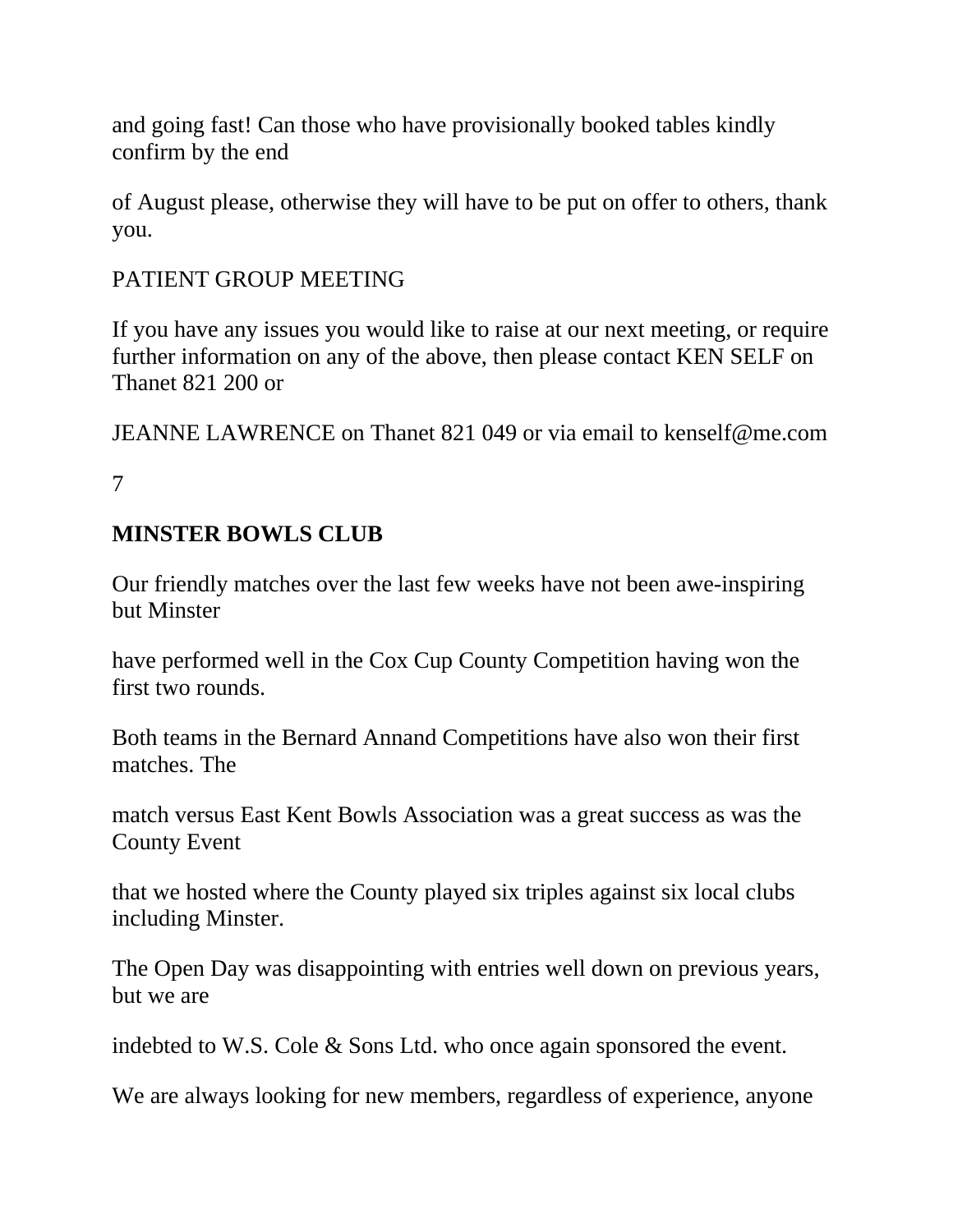can have three

free sessions to see if the game is for them and once they join, coaching will be provided

by qualified coaches.

Contact me on 845 638 or e-mail brimaur26@gmail.com, you will be welcomed.

Visit our website at: www.minsterbowlsclub.org.uk

# **COASTAL CRAFTY CREW**

Craft fairs – Handmade and unique crafts

Sunday 12 August and Sunday 2 September 10am to 3pm

At Quex Small Barn, Quex Park, Birchington

Tombola in support of QEQM Hospital, East Kent Hospitals Trust and the PDSA

#### **SSAFA QUIZ NIGHT**

Saturday 8 September at The Saddler 7.30pm for 8pm start

Teams of up to 6

Book you team with Mark on 07966 262 338 (leave a message and number on voicemail)

or alternatively pop into The Saddler and book.

Our Quiz in May raised £237 for SSAFA

#### **MEN'S SUPPER CLUB**

Wednesday 26 September 6.45 for 7pm at Od Schools, Church St.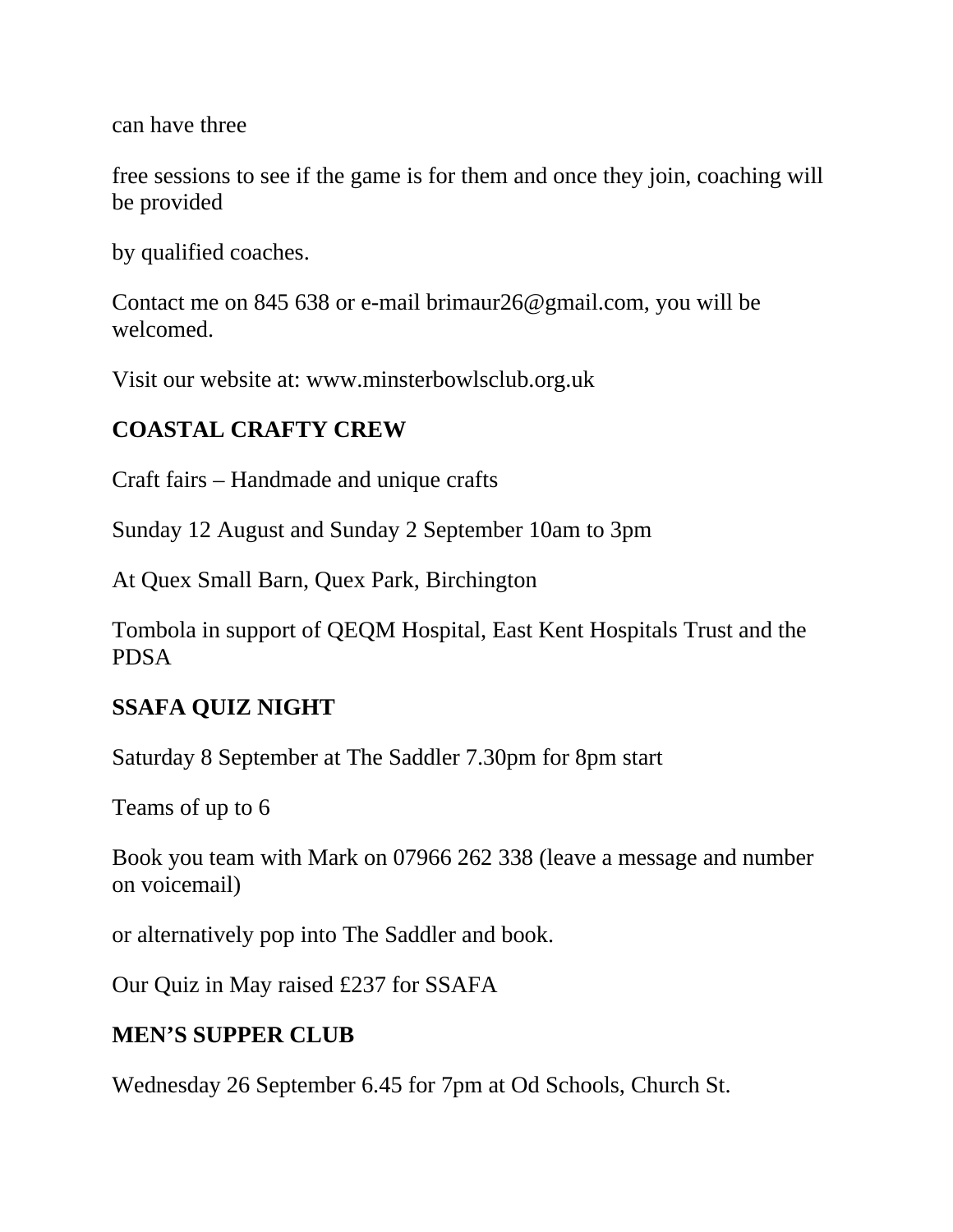£8.50pp – Dinner, Dessert and a glass of wine provided

Booking essential – Peter Mockeridge on 01843 447 692 or 07981 184 224 8

# **WINE & WISDOM**

For Healthcare Ethiopia Partnership (Kent Midwives in Ethiopia)

Saturday 29 September 7pm for 7.30pm start

Old Schools, Church St.

Tables of 8 at £7.50pp includes a Cheese Ploughman's

Bring your own drinks – Tickets from Liz Shervington on 07968 473 689

or Kate Mockeridge on 07502 404 189

#### **MINSTER & MONKTON GARDENING CLUB**

NEXT EVENT – Saturday 8 September

Autumn Show

Village Hall 2pm -4.30pm

#### **MINSTER & MONKTON WEDNESDAY AFTERNOON CLUB**

Royal British Legion, 61 Augustine Road

EVERY WEDNESDAY 2.00pm - 4.00pm

Come and join us for a game of Bingo

ALL MEMBERS and bona-fide guests welcome

Phone Pat on 822 622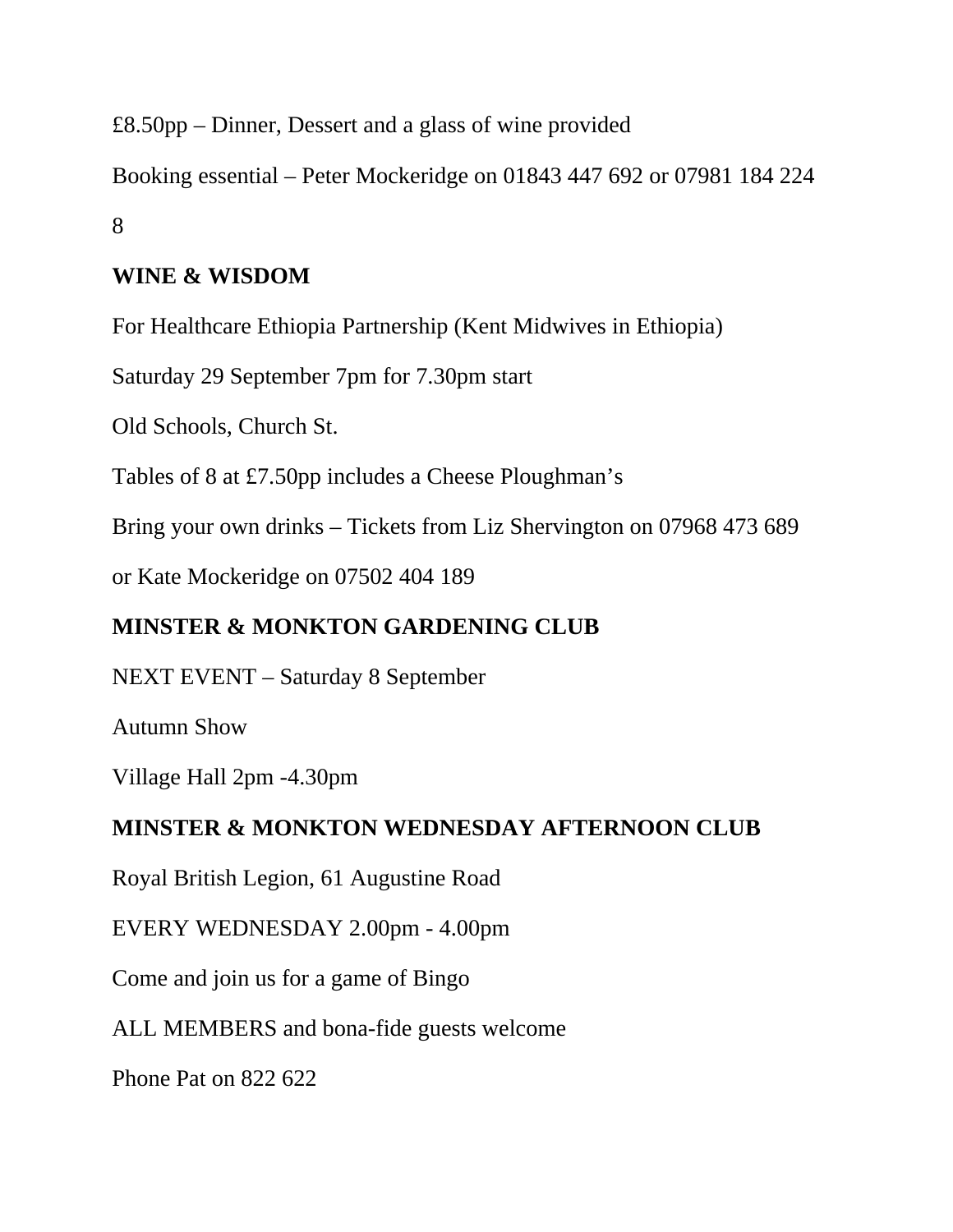# **CLIFFSEND COFFEE MORNING**

Every Thursday from 10.30am 'til 12noon - Village Hall, Cliffsend

Hot and cold drinks, homemade cakes and biscuits

Just make a donation, no set prices.

#### **AMBER'S ADVICE**

The ideal of calm exists in a sitting cat

# **TIGER' TIP**

Repurpose a cereal canister as a rubbish bin for the car ........

9

#### **JOURNALIST CLUB**

#### **The Shirt Machine by Jon Davis**

In year 4 we are learning about explanation texts so we decided to work on the shirt machine as one of our 3 topics this term. We have been looking at making our writing

more uplevelled by adding more prepositions and better vocabulary. At the beginning we

created our shirt and labelled all of its features. Then we did our graphic organizers recording as much information as we could. After we did our first draft and made as many

improvements as we could. Finally, after all of our hard work we published it on the computer. The shirt machine is recommended for people aged 6 and upwards, it is really

enjoyable.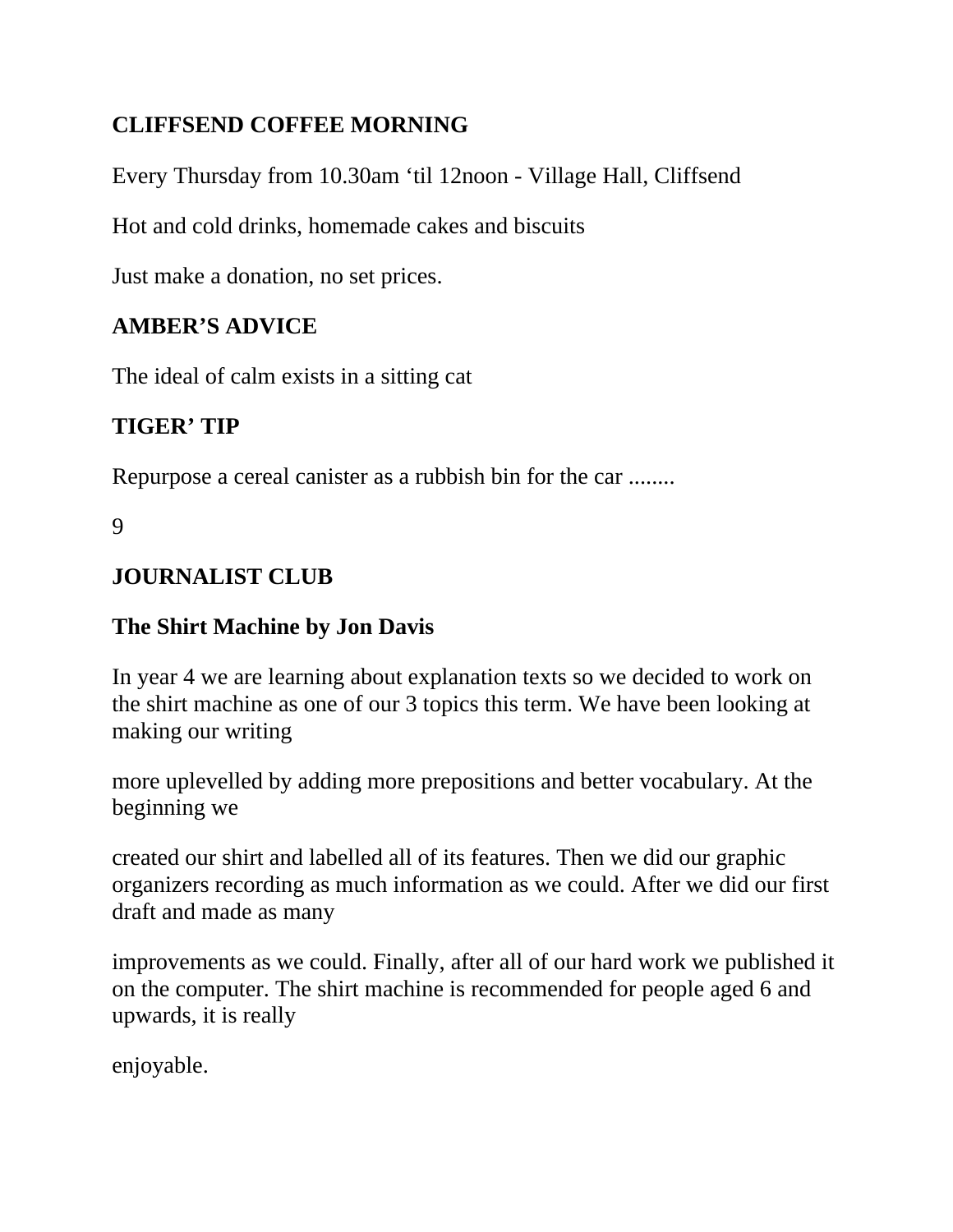By Annabelle Boucher

#### **Scratch in year 3 - Solving Problems**

This term in computing we are solving problems. Miss Theoff is making mistakes so we

have to try and put them right so on one of them was times tables and it went up to 11

times 3 so we had to try and make it go up to 12 times 3 it was hard because the coding

looked very odd. One week in Scratch we had to solve a game. Miss Theoff had muddled

it up but when the person made the game she made it perfect. it was a pug standing there

and you moved the pug with the arrows on the keyboard to try and get as many balls as

you could in two minutes. because I finished all three things I got to play the game over

and over again and my best score was one hundred and four.

I love pugs because they are so cute and tiny, but pug puppies are the best because they

are so tiny and the also have cute tiny paws and faces.

The next week in Scratch we were seeing if the scratch cat could do divide but the problem

was that he could not do divide questions that ended with a remainder.

Lily Furmage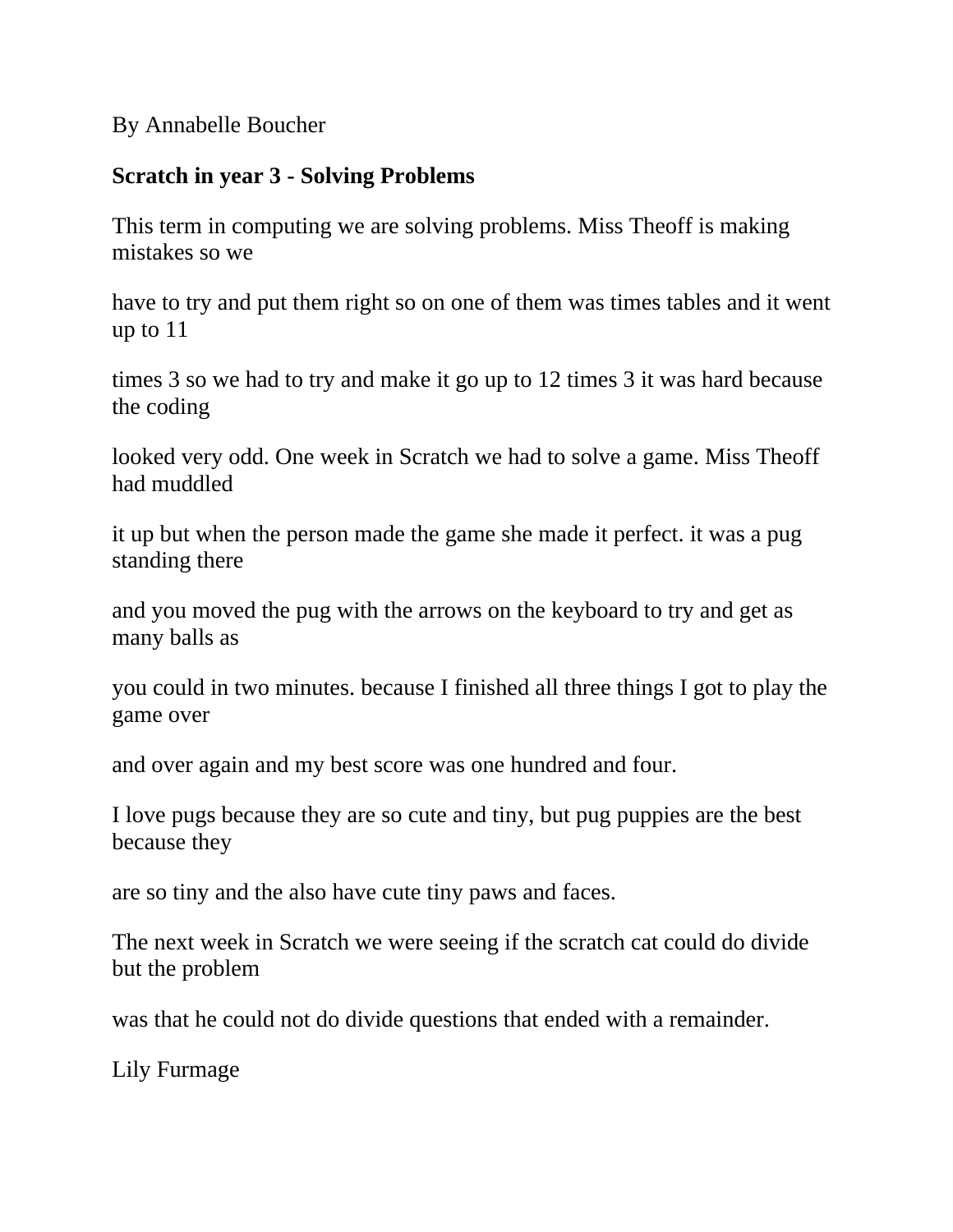#### **Year 4 Swimming**

In year 4 we are going swimming every Friday until the end of the academic year. We go

to Joy Lane swimming pool in Whitstable it is also part of a private school so sadly no one

can come to watch. We travel in a coach there and back; Indigo class go before Copper

class so that there is more space for each class. Once we get to the pool we go into the

changing rooms and get into our swimming costumes. There are 3 groups each of different

levels there is a trainer for each group. Rob for group 3, Emma for group 2 and Olay for

group 1. In the first session we were sorted depending on how confident we were in the

water.

By Annabelle Boucher

10

#### **CHURCH NEWS AND SERVICE TIMES**

#### **THE CATHOLIC PARISH OF RAMSGATE AND MINSTER**

Reverend Marcus Holden Telephone 592 071

Holy day of Obligation each Sunday at 10.00am in Minster Abbey

#### **MINSTER ABBEY**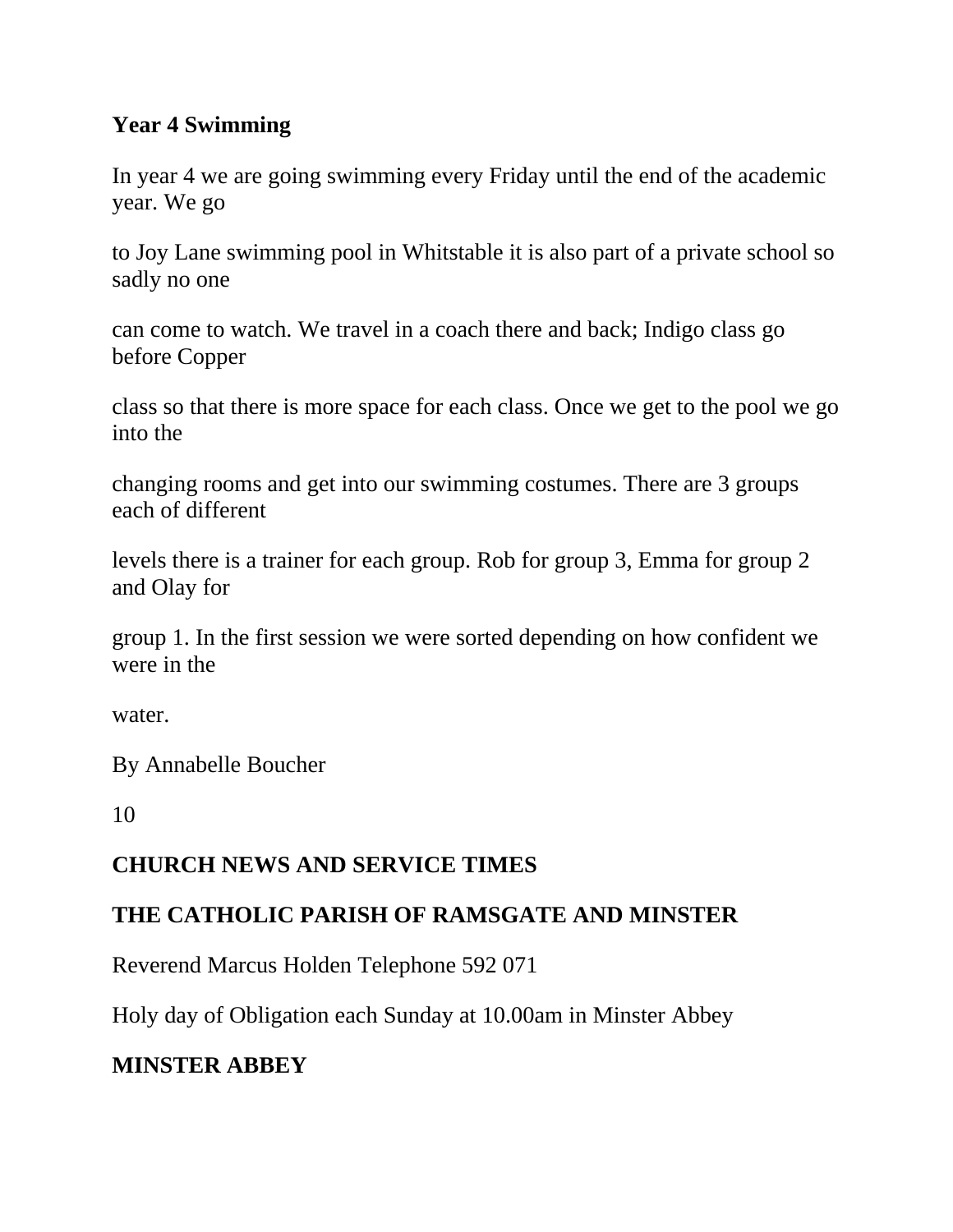www.minsterabbeynuns.org

The Abbey Chapel is open for prayer throughout the day

Lauds: 8.30am Mass 9.00am, Sunday 10.00am Midday prayer 12.10pm

Vespers 6.00pm Compline 7.50pm (followed by Silent Prayer)

# **THE SALVATION ARMY MINSTER CORPS Church & Community Centre**

Lieutenants Luke and Katy Johnson tel: 821 543

Mondays 2.15pm Friendship Club

Tuesdays 9.30am Parents and Toddlers plus Bumps and Babies (Term time only)

Wednesdays 2.00pm Home League Thursdays 9.15am Prayer Group

Sundays 10.30am Family Worship

#### **ST MARY MAGDALENE MONKTON SERVICES IN AUGUST**

5

10.15am Holy Communion

12 10.15am Holy Communion (BCP)

19 10.15am Holy Communion

26 4.00pm

Seamark – new worship for all - at Monkton Church

# **ST MARY THE VIRGIN, MINSTER SERVICES IN AUGUST**

Reverend Richard Braddy Tel: 821 250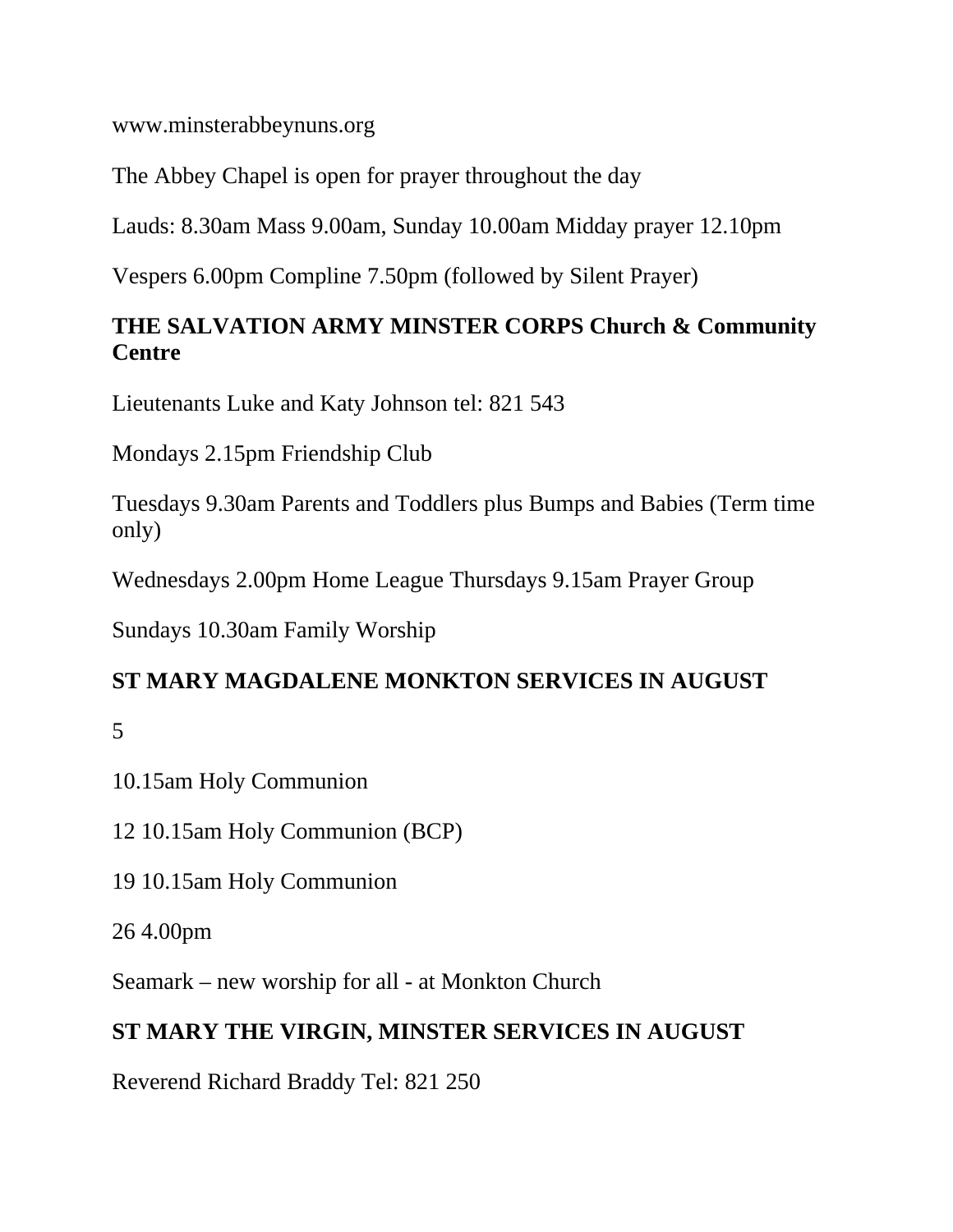5

9.00am

Holy Communion (BCP)

10.30am All-age Worship

12 9.00am

Holy Communion (BCP)

10.30am All-age Worship with Holy Communion

19 9.00am

Holy Communion (BCP)

10.30am All-age Worship

26 9.00am

Holy Communion (BCP)

10.30am All-age Worship with Holy Communion

#### **Wedding at St Mary's**

23 June – Cassia Lim and Maxwell Howells

Wednesday mornings at St Mary's 10.30am - Holy Communion followed by

refreshments.

Holy Communion at home is available for anyone who is unable to access Minster or

Monkton Church Telephone 821 250 or 822 428

11